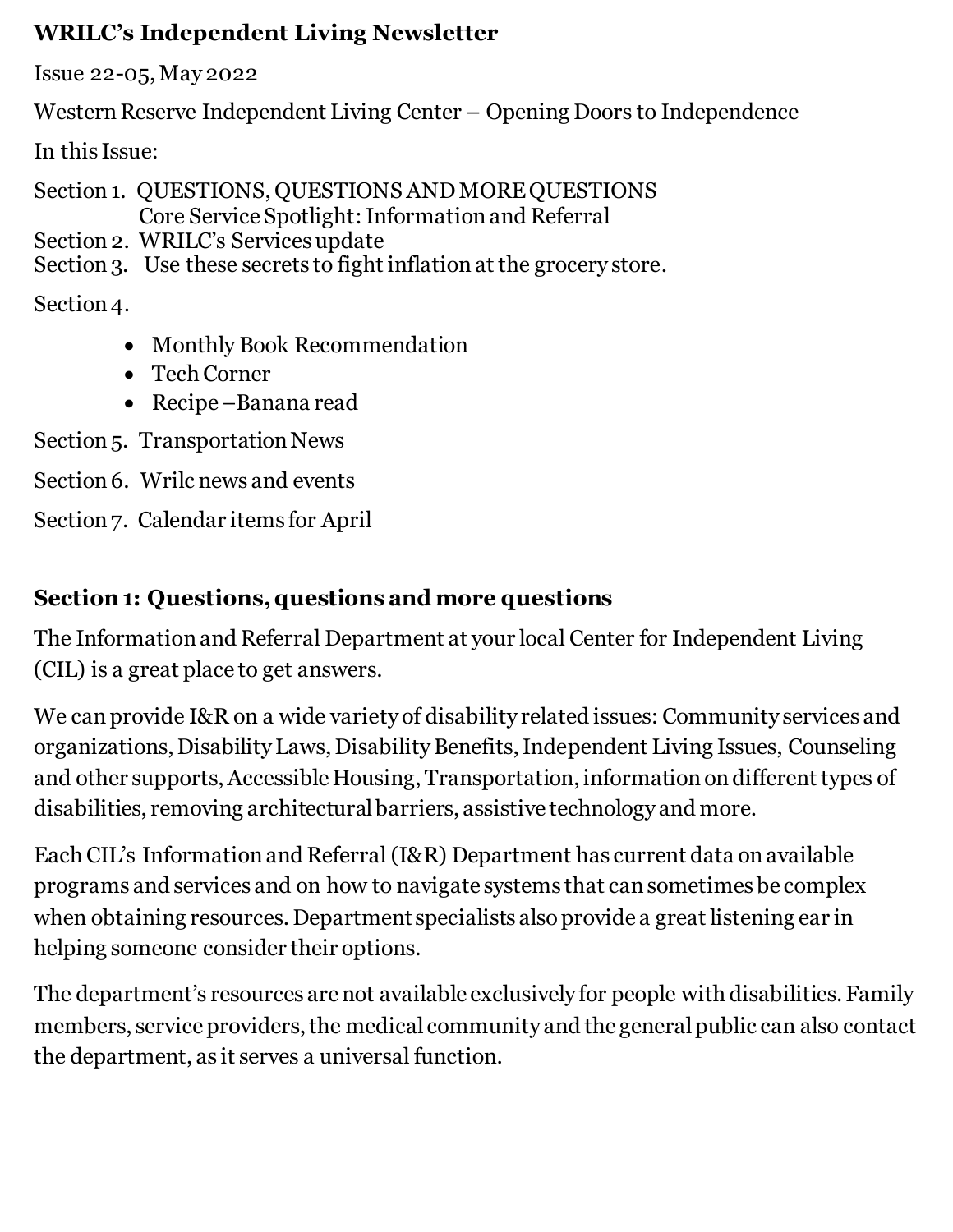Core Service Spotlight

Q: What does it mean?

A: Information and Referral or I&R for short, is one of the core services provided by Centers for Independent Living. Our specialist takes requests from consumers and service providers in the community and in turn provides information, knowledge, and tangible resources for disability related needs, and for basic needs.

Q: : How does Information and Referral fit into independent living?

A: Appropriate referrals empower the consumer to take action on their own behalf, and promote independent living in many ways. For example, with the help of a specific referral, a consumer could access assistive technology and home care allowing them to live in their homes longer.

Q: How can someone access our I&R service?

A: People can call, email, or walk in and we will talk about their situation and what resources are available to potentially help them.

Q: Do you prefer to talk directly to the potential consumer, or can a caregiver handle it for them?

A: We always try to talk directly to the person with the disability, whenever possible. It's not always about giving out information that you can just Google. It's figuring out what else they need to live independently.

#### **Section 2 - WRILC's Services update**

Still have questions about COVID19 ?

Call us!

We Can Help

330-372-3325If you need help with

Finding a vaccine site?

Finding Vaccine information and facts

Finding transportation to get your vaccine or booster shot?

Finding an accessible vaccination site?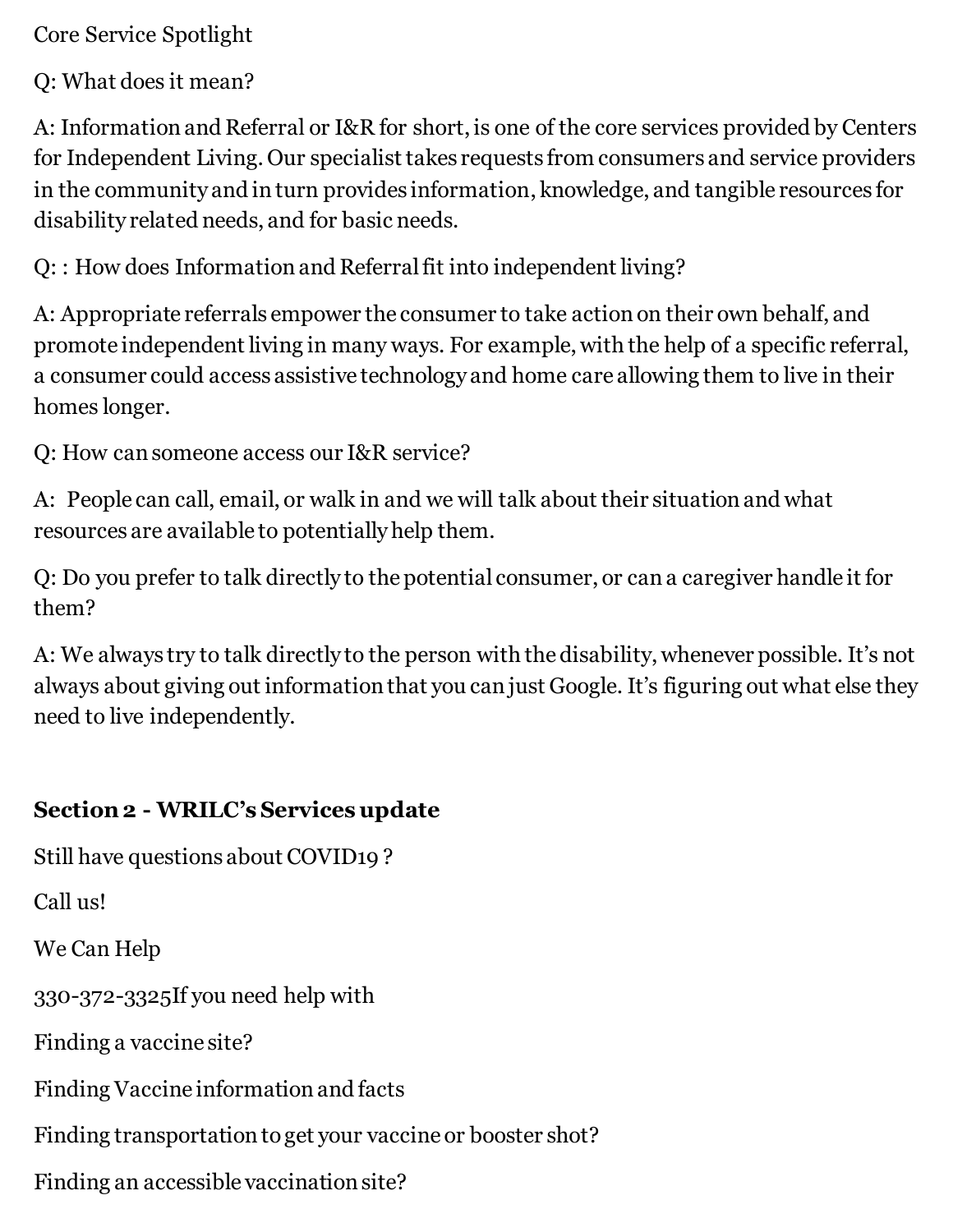Appointment reminders Call us! We Can Help 330-372-3325

# **Section 3 – Use these secrets to fight inflation at the grocery store**

Simple ways to keep the weekly grocery bill down

Inflation is hitting just about everyone's wallet in the supermarket.

Dr. Shelley Kirk, a nutritionist, says she has been stunned by the rising prices of groceries.

"I think there's sticker shock for many families," she said.

Kirk says people can lower their bills by shopping with a strategy.

# **Shop Your Pantry**

Before you go grocery shopping, make a habit of checking the shelves of your pantry first. Canned goods, pasta and other pantry staples have a tendency to get forgotten in dark corners.

By taking inventory of what you already have at home, you'll avoid mistakenly buying multiples of the same item. You might be able to shorten your grocery list (and spend less). You'll also reduce the chance of food going bad before you remember to eat it.

Try a pantry challenge to use up what you've already got at home instead of going out and buying overpriced groceries. Don't just limit your challenge to pantry items. Check what you've got in the freezer and what toiletries you already have before buying more of the same stuff.

# **Make a list, check it twice**

"You want to make a list before you go," she said. "You want to figure out your meals in advance."

"And don't go to the grocery store with an empty stomach because that's going to open the door to a lot more impulse buying," she said.

# **Avoid pre-cut fruits and vegetables**

Kirk suggests skipping pre-sliced fruits and vegetables, which are often three times the price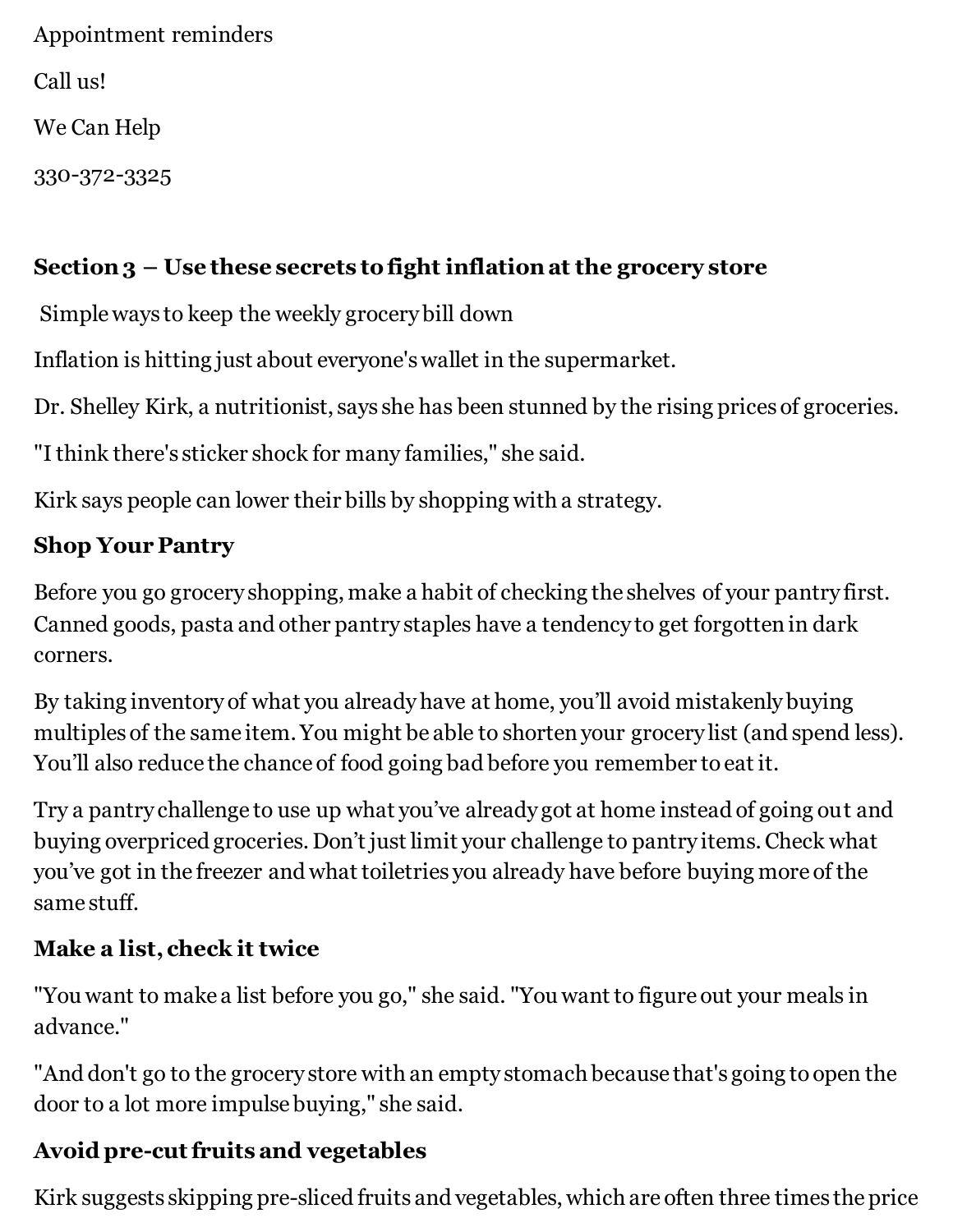of whole apples or melons.

"With pre-cut fruits and veggies, you think this is a time-saver, but look at the cost," she said

# **Buy meat that you can extend for days**

Kirk says unless it is a special occasion, skip expensive steak dinners. Many cuts of steak are now \$15 to \$20 a pound.

"When people think of a meal and its center is steak, that is where you go off your budget," she said.

Instead, she says, buy less expensive cuts of beef that can be used in multiple meals

"Stretch the meat that you do have," she said. "So whether it's in a chili or stew or soup, it can be used in multiple meals."

Kirk says chili, made with ground beef, beans, tomato sauce, and onions, costs less than \$10 for a large portion. "You can actually make a Sloppy Joe on a bun with it," she said. "You can have it as a taco, you can use chili in a variety of ways."

#### **Say no to sugary snacks**

Kirk believes it's best to avoid shopping with children. She claims sugary snacks are displayed to tempt them.

"They see things at eye level and these are often not nutritious for you, and overpriced as well," she said.

Kirk also suggests that parents give their kids water instead of sugary juice boxes.

"You can bypass the juice boxes and save a bundle," she said.

# **Look for rice and pasta recipes**

Want 1980s prices? Kirk says to look for recipes that use rice or pasta, which still cost pennies per serving. "Pasta is a staple and it's affordable, and what you put on the pasta is what's going to make it healthy," she said.

Use old fashioned money-saving tricks

Finally, she says shoppers should:

Use coupons, both old-fashioned paper and digital

Buy store brands, when it is essentially the same thing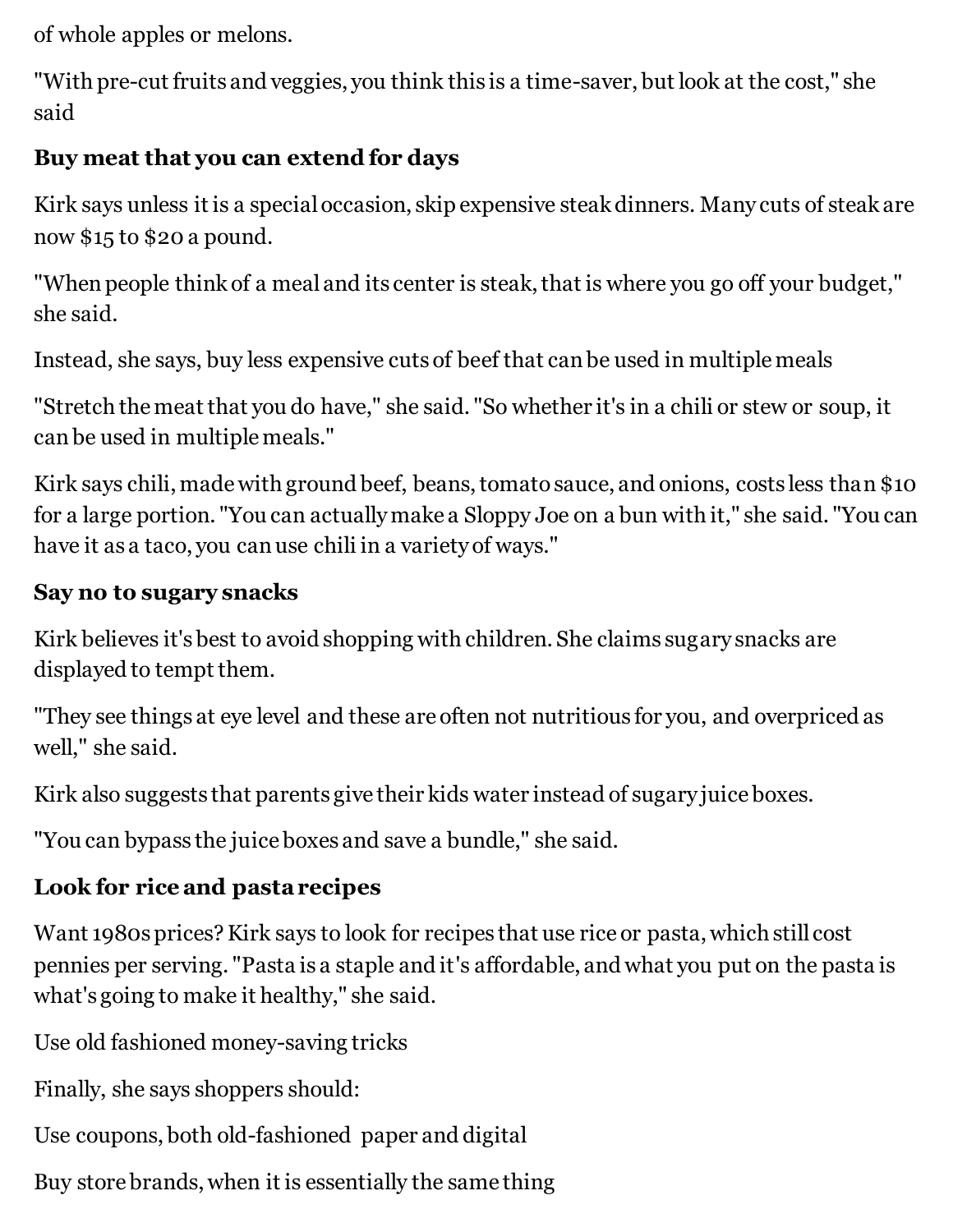Stock up when things are on sale That way, you can counter those inflationary price hikes, and you don't waste your money.

#### **Section 4 - Monthly Book Recommendation, Tech Corner and Recipe**

# **Book of the Month Recommendation**

## *On Edge: A Journey Through Anxiety by Andrea Petersen.*

## *A celebrated science and health reporter offers a wry, bracingly honest account of living with anxiety.*

A racing heart. Difficulty breathing. Overwhelming dread. Andrea Petersen was first diagnosed with an anxiety disorder at the age of twenty, but she later realized that she had been experiencing panic attacks since childhood. With time her symptoms multiplied. She agonized over every odd physical sensation. She developed fears of driving on highways, going to movie theaters, even licking envelopes. Although having a name for her condition was an enormous relief, it was only the beginning of a journey to understand and master it one that took her from psychiatrists' offices to yoga retreats to the Appalachian Trail.. Brave and empowering, this is essential reading for anyone who knows what it means to live on edge.

# *MOODFIT*

Available on GooglePlay and the Apple App Store, Moodfit is a free mental health app with tools and insight meant to "shape up" your mood. Similar to how you might decide to get into physical shape, this app is meant to help you get into mental shape. Whether you're looking to better understand your feelings or experiencing anxiety, depression, or high levels of stress, Moodfit is designed to help you feel better. There's a questionnaire that will help you determine the severity of the symptoms, as well as many articles and audio files that can help you better understand what you're experiencing. Moodfit also allows you to track your moods. Over time, you'll better understand what types of things affect your feelings—like sleep, medication, and exercise. The app offers actionable insights into what affects your mood and provides strategies for feeling better.

# Recipe:

This banana bread is moist and delicious with loads of banana flavor! Friends and family love this recipe and say it's by far the best!

It's wonderful with walnuts or chocolate chips!!! Enjoy!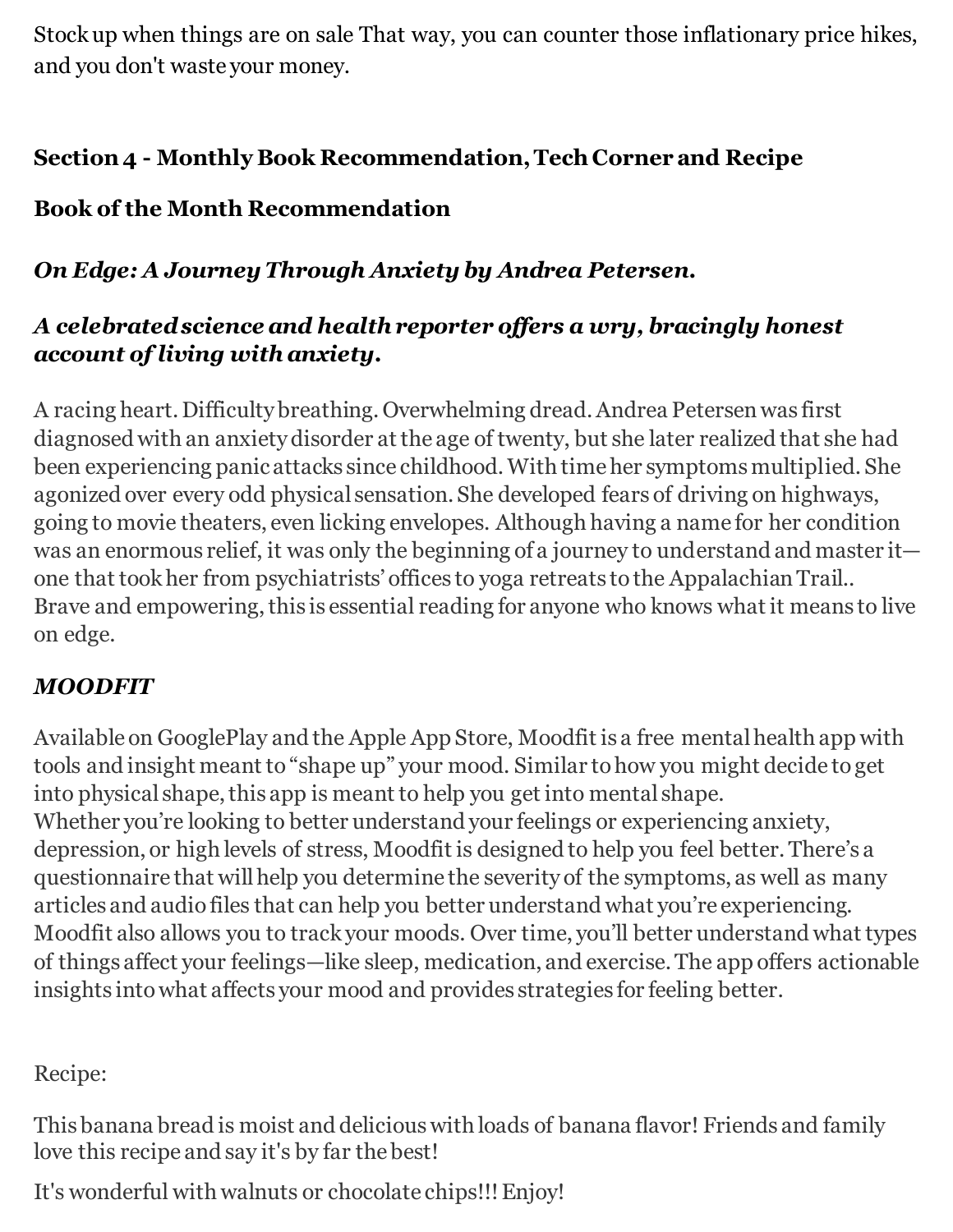# **Ingredients:**

2 cups all-purpose flour 1 teaspoon baking soda ¼ teaspoon salt  $\frac{1}{2}$  cup butter ¾ cup brown sugar 2 eggs, beaten 2 ⅓ cups mashed overripe bananas

# **Directions**

Step 1

Preheat oven to 350 degrees F (175 degrees C). Lightly grease a 9x5 inch loaf pan.

Step 2

In a large bowl, combine flour, baking soda and salt. In a separate bowl, cream together butter and brown sugar. Stir in eggs and mashed bananas until well blended. Stir banana mixture into flour mixture; stir just to moisten. Pour batter into prepared loaf pan.

Step 3

Bake in preheated oven for 60 to 65 minutes, until a toothpick inserted into center of the loaf comes out clean. Let bread cool in pan for 10 minutes, then turn out onto a wire rack.

# **Nutrition Facts**

Per Serving: 229 calories; protein 3.8g; carbohydrates 34.8g; fat 8.8g; cholesterol 51.3mg; sodium 222.9mg

# **DID YOU KNOW?**

May

· The name May is the modern-day English adaption of the Latin word Maius, which has origins going back to the time of the ancient Greeks. They named the month of May (or Maius) after the Greek goddess of growth.

· The birthstone for May is the emerald. Emeralds are a type of stone called beryl and typically range from a deep-sea green to a lighter color. Emeralds are symbols of fertility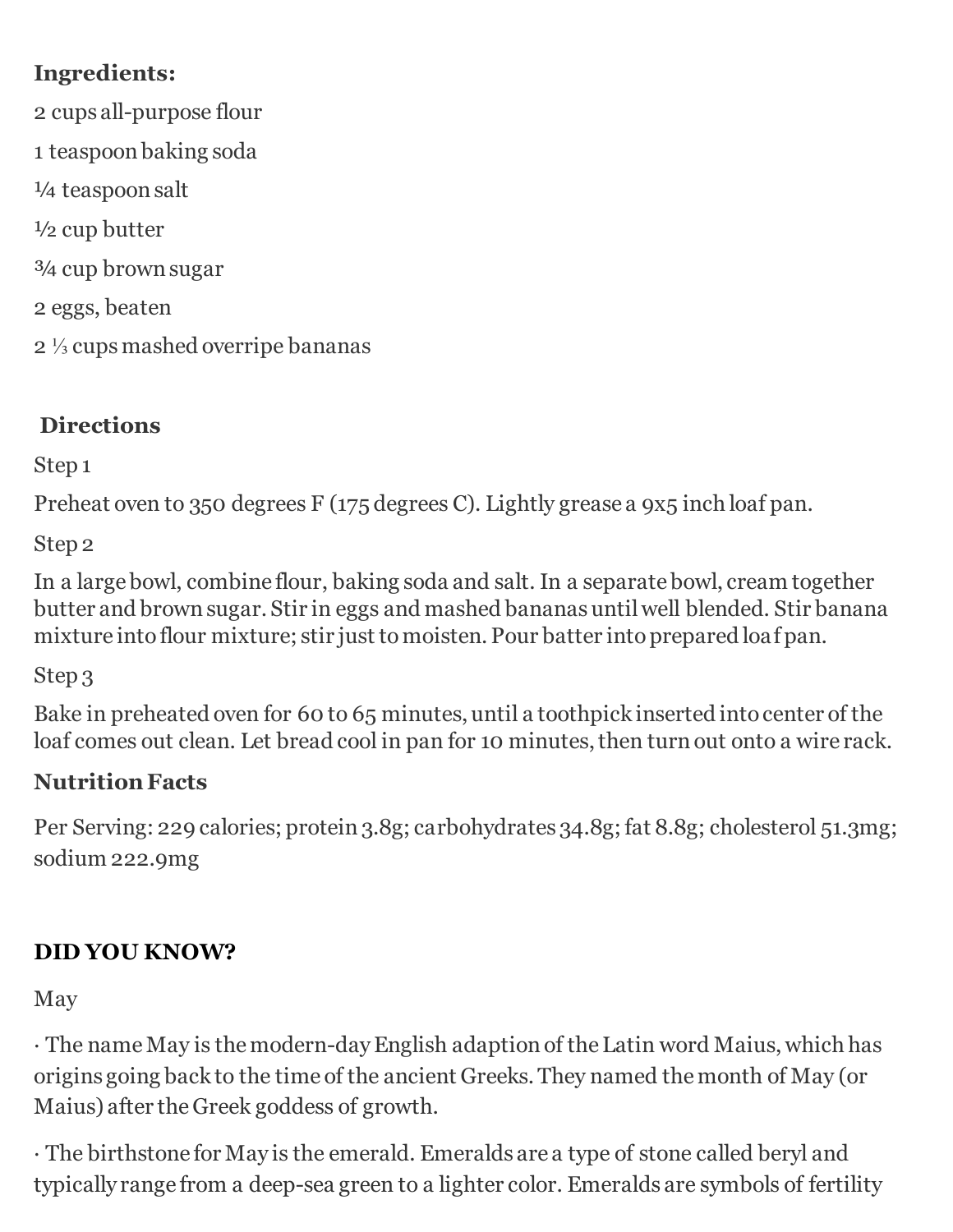and rebirth.

#### **Section 5 – Transportation News**

Face Masks No Longer Required

In accordance with TSA WRTA is no longer enforcing the federal face mask mandate effective immediately, face masks/coverings are no longer required on WRTA buses. Riders may continue to wear face masks if they choose to do so.

\*The CDC continues to recommend that people wear masks in indoor public transportation

Fares & Passes (UPDATE!) Rides on all WRTA buses are FREE until further notice. Sales of Adult Day Passes, Multi-Ride Tickets and Adult 31-Day Passes have been suspended.

Do not attempt to buy passes from WRTA drivers or via the EZfare smartphone app.

Columbiana County

CARTS News: Fleet is now 100% wheelchair accessible.

Make the connection shuttle is available in East Liverpool. Make the connection offers riders the ability to travel to 13 stops in the shuttle's regular route throughout East Liverpool and Calcutta. The route can deviate up to 3/4 mile off the route to pick up or drop off riders along the route.

Have you tried out the WRTA bus system or want more information about our CAT 41 team? Please share any feedback, questions or concerns with WRILC's Transportation Advocate Carl Clemens at

330-372-3325 ext. 108

#### **Section 6 Wrilc News and Events**

Independent Living Skills Workshop Friday's 1:00-2:30

This month's topics

 $May 6<sup>th</sup> – Time Use$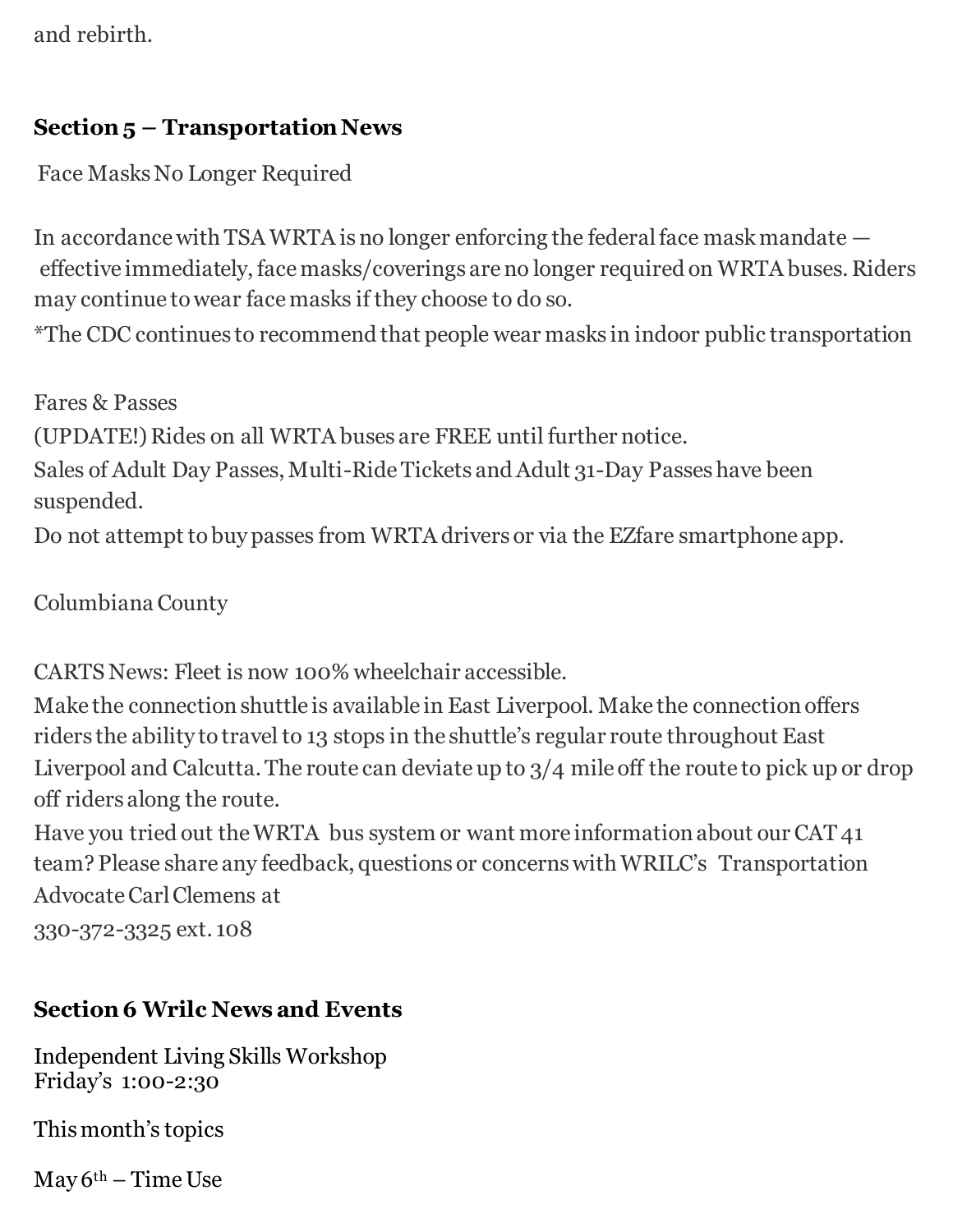May 13th—Housing (Make up Session)

Call for information or use the link below to Join https://us02web.zoom.us/j/88391571881... Meeting ID: 883 9157 1881 Passcode: 979606 or call United States +1 646 558 8656 Monthly Online Peer Support

#### **Monthly Online/hybrid Peer Support group**

**Stress & Anxiety Peer Support Group Wednesday May 18th**  From 11:00 AM-12:00PM Hybrid meeting in person & virtually

This month: Join Us and create a vision board in person or online as we express ourselves through cut out images, glue, markers on a vision board.

Come prepared to share some of your experience and creativity with peers.

For In-person participants We will provide poster board scissors, markers, glue, and some magazines (you are welcome to bring your own printed pictures and magazines). Online participants will need to provide their own supplies

You must RSVP by May 16th so we have enough supplies! cindie@wrilc.org or 330-372-3325

#### **Virtual meeting info**

https://us02web.zoom.us/j/9313429948 Meeting ID: 931 342 9948 Phone: +16465588656

#### **In-Person Meeting Info**

Western Reserve Independent Living Center 4076 Youngstown Rd. SE, Suite 203, Warren, Ohio 44484. Board Room

#### **Blind and Visually Impaired Peer Support group**

Friday, April 29th  $\cdot$  10:00 – 11:00am Google Meet joining info Video call link: https://meet.google.com/btc-kodi-gov Or dial: (US) +1 617-675-4444 PIN: 838 352 299 6894#